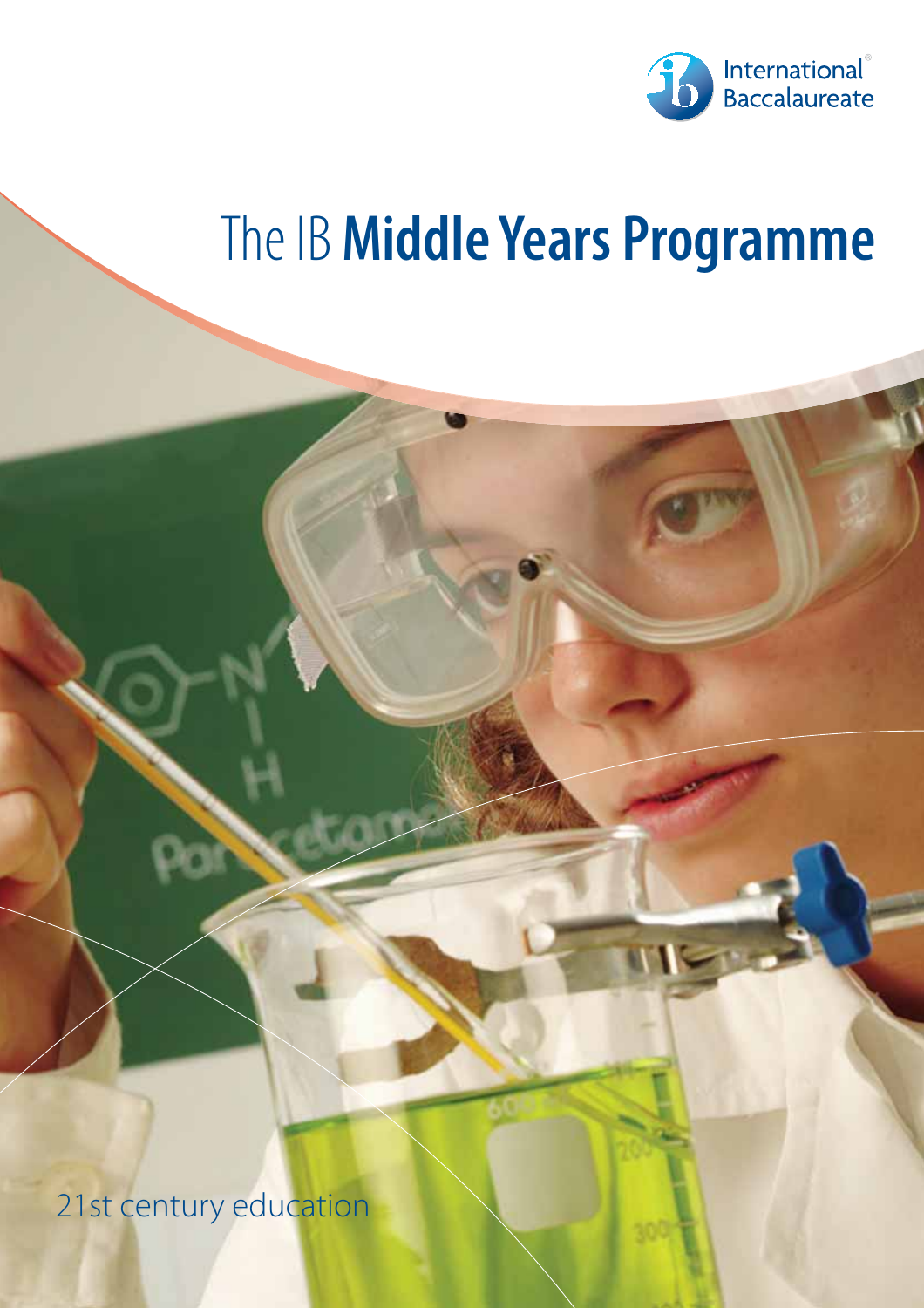Life in the 21st century places many changing demands on students making the transition through adolescence. They are at a crucial period of personal, social, physical and intellectual development, of uncertainty and of questioning. The International Baccalaureate (IB) Middle Years Programme is designed to help them find a sense of belonging in the ever-changing and increasingly interrelated world around them and to foster a positive attitude to learning.

#### What is the IB Middle Years Programme?

The IB Middle Years Programme, for students aged 11 to 16, provides a framework of academic challenge that encourages students to embrace and understand the connections between traditional subjects and the real world, and become critical and reflective thinkers.

The programme:

- encourages **international-mindedness** in IB students, starting with a foundation in their own language and culture
- encourages a **positive attitude to learning** by challenging students to solve problems, show creativity and resourcefulness and participate actively in their communities
- reflects **real life** by providing a framework that allows students to see the connections among the subjects themselves, and between the subjects and real issues
- supports the development of **communication skills** to encourage inquiry, understanding, language acquisition, and to allow student reflection and expression
- emphasizes, through the **learner profile**, the development of the whole student–physically, intellectually, emotionally and ethically.

The IB Middle Years Programme may be taught as a standalone programme but it is flexible enough to accommodate the demands of most national or local curriculums.

## The curriculum

The programme consists of eight subject groups integrated through five areas of interaction that provide a framework for learning within and across the subjects.

Students are required to study their mother tongue, a second language, humanities, sciences, mathematics, arts, physical education and technology. In the final year of the programme, students also engage in a personal project, which allows them to demonstrate the understandings and skills they have developed throughout the programme.

Students and parents will develop an understanding of the IB learner profile. The ten aspirational qualities of the learner profile inspire and motivate the work of teachers, students and schools, providing a statement of the aims and values of the IB and a definition of what we mean by "international-mindedness". IB learners strive to be inquirers, thinkers, communicators, risk-takers, knowledgeable, principled, open-minded, caring, balanced and reflective.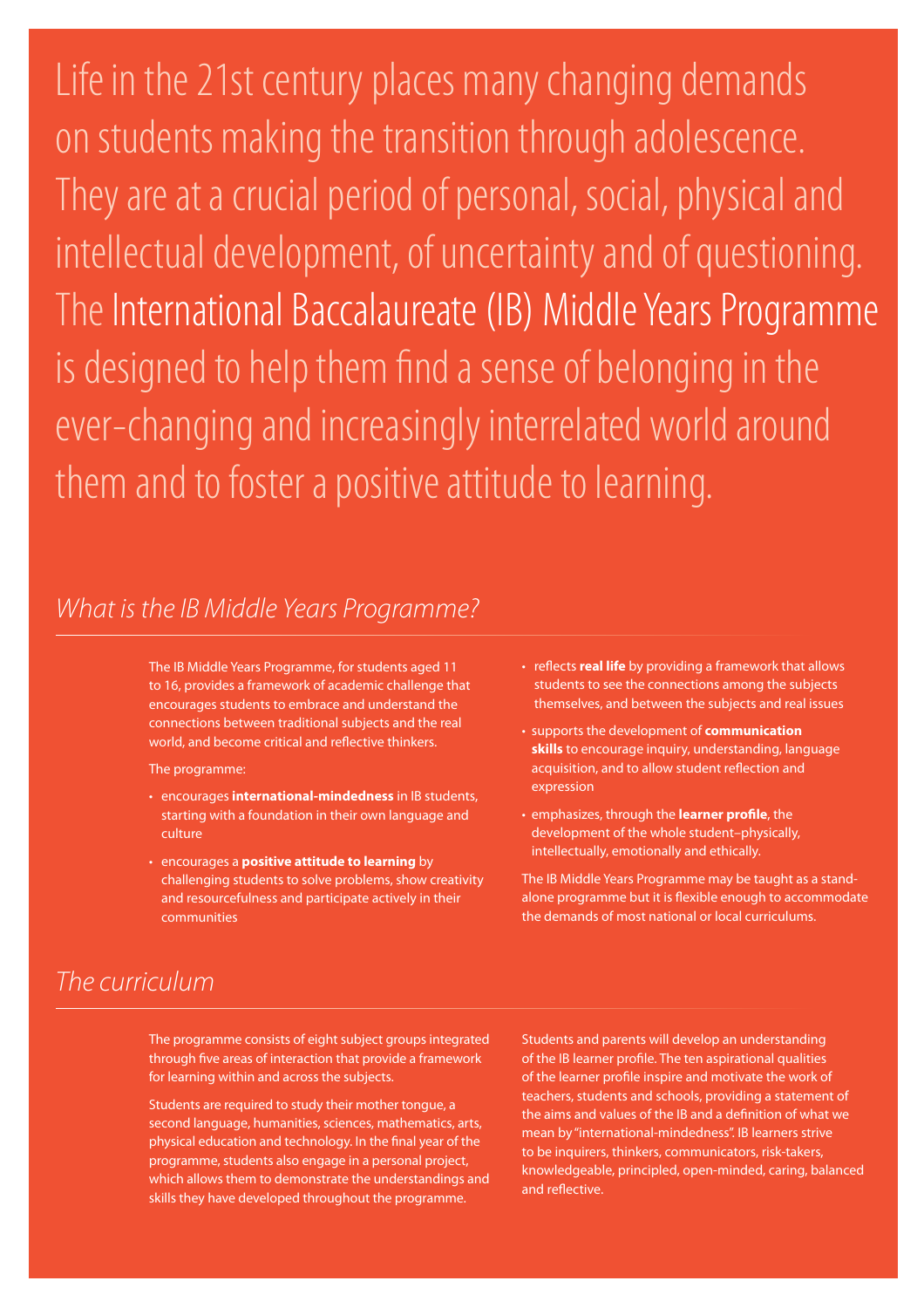

Teachers organize the curriculum through the five **areas of interaction**:

**Approaches to learning** is concerned with developing the intellectual discipline, attitudes, strategies and skills that will result in critical, coherent and independent thought and the capacity for problem solving and decision-making.

**Community and service** starts in the classroom and extends beyond it, requiring students to participate in the communities in which they live. The emphasis is on developing community awareness and concern, a sense of responsibility, and the skills and attitudes needed to make an effective contribution to society.

*Homo faber* allows students to focus on the evolution, processes and products of human creativity. It considers their impact on society and on the mind. Students learn to appreciate the human capacity to influence, transform, enjoy and improve the quality of life. This area of interaction encourages students to explore the relationships between science, aesthetics, technology and ethics.

**Environment** aims to make students aware of their interdependence with the environment so that they become aware of their responsibility, and may take positive, responsible action for maintaining an environment fit for the future.

**Health and social education** prepares students for a physically and mentally healthy life, aware of potential hazards and able to make informed choices. It develops in students a sense of responsibility for their own well-being and for the physical and social environment.

For example, a group of students in year 1 of the programme could learn about pure substances and mixtures in sciences (chemistry). As part of their laboratory activities, students apply simple techniques to separate different types of mixtures, including techniques for separating impurities from water.

The skills to be developed would include:

- using simple equipment
- making straightforward observations and measurements
- drawing scientific diagrams.

The teacher could then lead the students to explore issues linked to **environment** and *homo faber* by posing questions such as:

- How pure is pure?
- Can the energy costs involved in the production of pure substances be justified?
- Why is only a fraction of the world's water directly drinkable?
- How can we produce enough drinkable water to meet our needs?

The teacher could use these questions as a focus for discussion, for written responses or to lead into a further topic. They provide an authentic means of looking critically at an increasingly relevant resource problem with ethical dimensions.